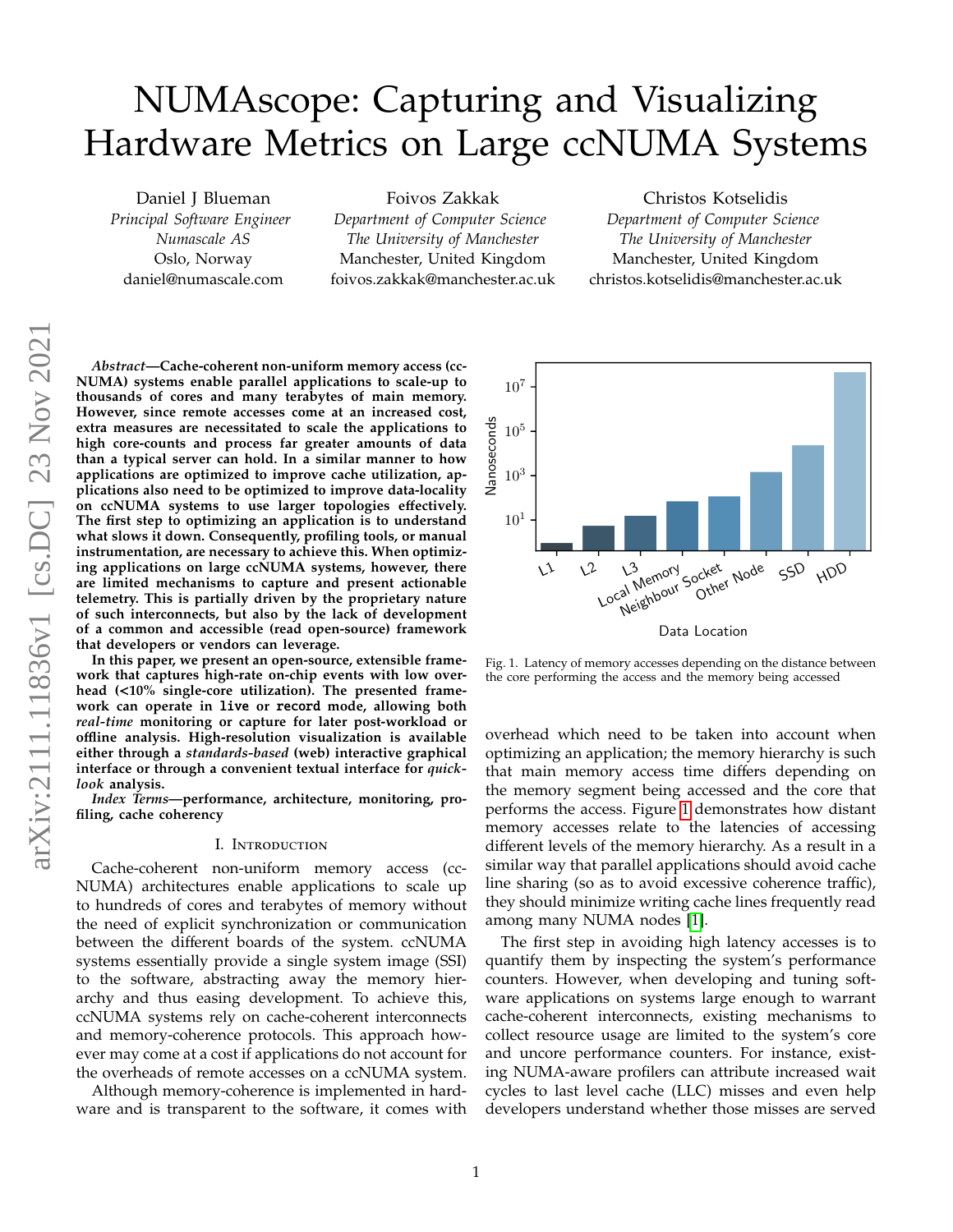by the local or remote NUMA-node. They fail to give any further insight regarding the remote NUMA-nodes that are on a different board.

Furthermore, when developing cache-coherent interconnects outside a simulation environment, there are no universal mechanisms available to capture interconnect resource utilization. Consequently, high-rate capture of fine-grained on-chip interconnect counters would present useful telemetry both to guide interconnect and application development and tuning. As an example of the first case, on-chip buffering is generally expensive; understanding how much buffering is needed to cover the interconnect round-trip for optimal throughput with appropriate counters, would allow allocation of just enough resources. This mismatch occurs since relatively crude activity patterns can be simulated in chip development, and latency isn't modeled at all, with many approximations for simulation speed. In the latter case, the impact of algorithmic adjustments can be understood at a cache-coherent and high-level ccNUMA viewpoint.

In this paper, we demonstrate the lightweight capture of very high-rate on-chip events (up to  $2 \times 10^8$ ) events per second), and visualization in an interactive graphing environment, along with a convenient textual interface for *quick-look* analysis. We present NUMAscope, a framework that enables tools that capture events across different cache-coherent interconnects in large ccNUMA systems. NUMAscope is open-source and based on a modular software architecture, that makes it easily extendable. NUMAscope not only enables the user to see at a high-level and quantify suboptimal application (or the system as a whole) behavior, but it also enables identification of *why* it is occurring, from the system's perspective, e.g. because some buffer queues are full. This information enables the observer to understand whether a high rate of events observed using the tool also happens to saturate some hardware resource, potentially leading to different scheduling decisions or even different hardware configurations.

In detail, in this paper we make the following contributions:

- We introduce NUMAscope, a framework that enables tools that perform real-time and *postmortem* monitoring of cache-coherent interconnects, using a mechanism for high-rate event capture; NUMAscope provides both a graphical and a textual interface that visualize the captured events.
- We present how using NUMAscope, we were able to detect a performance issue in the GNU C Compiler 4.8.5 OpenMP implementation and compare its performance before and after applying a fix.
- We evaluate NUMAscope, on a 6-board cc-NUMA system, using the NAS Parallel Benchmarks (NPB) [\[2\]](#page-9-1) EP benchmark, reporting its overhead for various sample rates, starting from a high sample rate at 1000Hz and going down to 1Hz; our evalua-

tion shows that the overhead ranges from 0.27% at 1Hz sampling, to 5% at 1000Hz sampling.

## II. Related Work

## *A. Hardware Counters Access*

Various tools and libraries that enable gathering metrics from hardware counters are readily available [\[3\]](#page-9-2)– [\[5\]](#page-9-3). However these tools and libraries are typically able to gather metrics only within a single board, failing to support large ccNUMA systems. Furthermore, to get access to NUMA-related metrics, e.g. number of remote accesses, the tools rely on processor-specific events that users need to pass as parameters to the tool. Identifying and understanding the events that are of interest is not trivial; it requires careful studying of the architecture's manual and understanding of the architecture itself [\[6,](#page-9-4) §3]. To make matters worse, stable OS distributions (e.g. CentOS) usually ship with older kernel versions. As a result, perf, the most popular profiling tool shipped with Linux, usually lacks support for the performance counters added to newer processors. For Intel processors PMU-tools [\[7\]](#page-9-5) have been developed to mitigate this issue. NUMAscope compared to perf is more easily extendable and does not rely on the latest kernel to work, nor on kernel patches to extend it. NUMAscope can also take advantage of the community support for those tools and libraries and use them for gathering metrics.

## *B. Gathering Metrics About ccNUMA-interconnects*

Prior work has also focused on gathering microarchitectural events from ccNUMA interconnects [\[8\]](#page-9-6), [\[9\]](#page-9-7). Both these works focus, each, on a single proprietary hardware interconnect and are closed-source. NUMAscope, in contrast to these approaches [\[8\]](#page-9-6), [\[9\]](#page-9-7), is opensource and designed to be modular in order to support different hardware interconnects by implementing a simple software interface.

## *C. System Monitoring Tools*

NUMAscope being able to monitor large ccNUMA systems is also related to system monitoring tools. Most system monitoring tools focus on higher-level metrics such as processor, disk, and network usage [\[10\]](#page-9-8), as well as even higher-level metrics including service availability. NUMAscope, providing *lower-level* metrics, can complement such tools aiding developers to understand the root-cause of deficiencies in their system.

## *D. Profiling Tools*

By using instruction-based and event-based sampling, prior works have also built profiling tools that are able to correlate code segments with NUMA-related events [\[6\]](#page-9-4), [\[11\]](#page-9-9)–[\[14\]](#page-9-10). The main goal of these profilers is to help developers detect bottlenecks in their applications, caused by cache hierarchy effects. However, these tools rely on processor core counters and lack support for large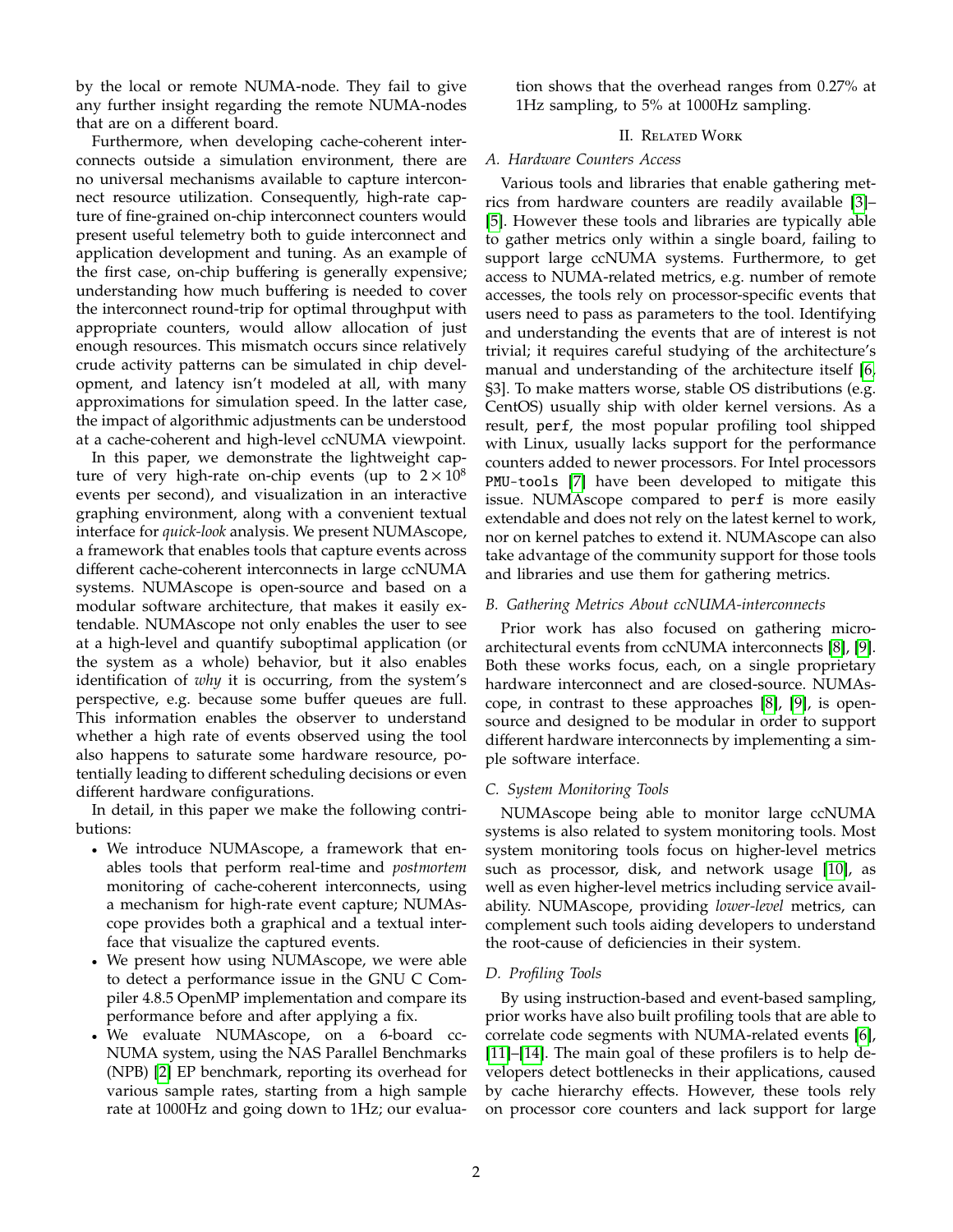ccNUMA systems. As a result, profiling applications on large ccNUMA systems gives limited insight into what is happening outside a single board. Existing NUMAaware profilers can only tell whether an LLC miss is served by the local NUMA-node or a remote one, with lack of insight regarding accesses to remote NUMAnodes that are on different boards. Such information is valuable, since different boards may have different utilization, and a holistic view often aids in optimizing imbalanced workloads. NUMAscope can be used in conjunction with such tools to determine the source of excessive memory access time; that would occur when the cycle misses in the local last level cache and the physical address corresponds to a remote NUMA-node. Without NUMAscope, core profiling would simply reveal a memory load taking significantly longer.

PMU-tools also feature the toplev tool that implements the top-down method [\[15\]](#page-10-0). The top-down method groups performance counters to help developers identify which part of the processor, e.g. front-end, backend, etc. is being stressed by their application and find potential bottlenecks. NUMAscope and measurements obtained from the ccNUMA interconnects can be used to extend the top-down methodology, and more specifically the *External Memory Bound* group.

Overall, NUMAscope differentiates itself from related work by: *a)* capturing more diverse events and data, *b)* being easily extendable, enabling the profiling of different platforms, *c)* being a framework that enables the creation of specialized monitoring tools on a per case base, and *d)* being open-source and readily available to the community. Furthermore, NUMAscope can be used to complement existing NUMA-aware profiling tools as well as system monitoring tools to aid developers trace the root cause of potential deficiencies in their applications and deployments by exposing low-level metrics obtained from ccNUMA-interconnects.

#### III. BACKGROUND

In this Section we shortly discuss large ccNUMA systems, the importance and the role of ccNUMA interconnects, how they affect performance, and the challenges in profiling applications on systems using them.

#### <span id="page-2-2"></span>*A. Large ccNUMA Systems*

Figure [2](#page-2-0) illustrates the layout of a large ccNUMA system which consists of a number of boards or discrete servers; sometimes also called *nodes* (4 in the illustration). In general, by *large* ccNUMA systems we refer to systems larger than what the processor natively supports without a cache-coherent NUMA interconnect (see Section [III-B\)](#page-2-1). . Each board typically comprises 2–4 processor sockets (2 in the illustration) and a number of NUMA-nodes (4 in the illustration). Each socket comprises a number of cores and hardware threads (4 and 8 respectively in the



<span id="page-2-0"></span>Fig. 2. An illustration of a ccNUMA system

illustration). Typically each hardware thread has it's own level 1 cache and might share higher level caches with other hardware threads on the same chip. As we move to higher levels in the cache hierarchy, the communication means changes along with the access times (see Figure [1\)](#page-0-0). Additionally, each processing unit in a NUMA-node has fast access to the local memory of its NUMA-node, while it can still access the rest of the system's memory with varying latency depending on the remote memory location (see Figure [1\)](#page-0-0).

### <span id="page-2-1"></span>*B. Cache-coherent NUMA interconnects*

For processors to be optimized for maximum efficiency, they need a common upper limit on the number of sockets they support. This dictates how many bits are allocated to each entry in a *cache directory*, to track location and state of cached lines. This is typically 8 NUMAnodes (3 bits per cache line) [\[16\]](#page-10-1), [\[17\]](#page-10-2). In addition, in some AMD processors an optimization called HT Assist reserves a fixed amount of the level 3 cache as a *cache directory*, which tracks which NUMA-node holds what cache line in what state [\[18\]](#page-10-3). In the AMD Opteron 6000 series the reserved, by HT Assist, space amounts to 2MB out of the 8MB of level 3 cache. Intel processors have a similar amount of level 3 cache partitioned when in multiprocessor mode.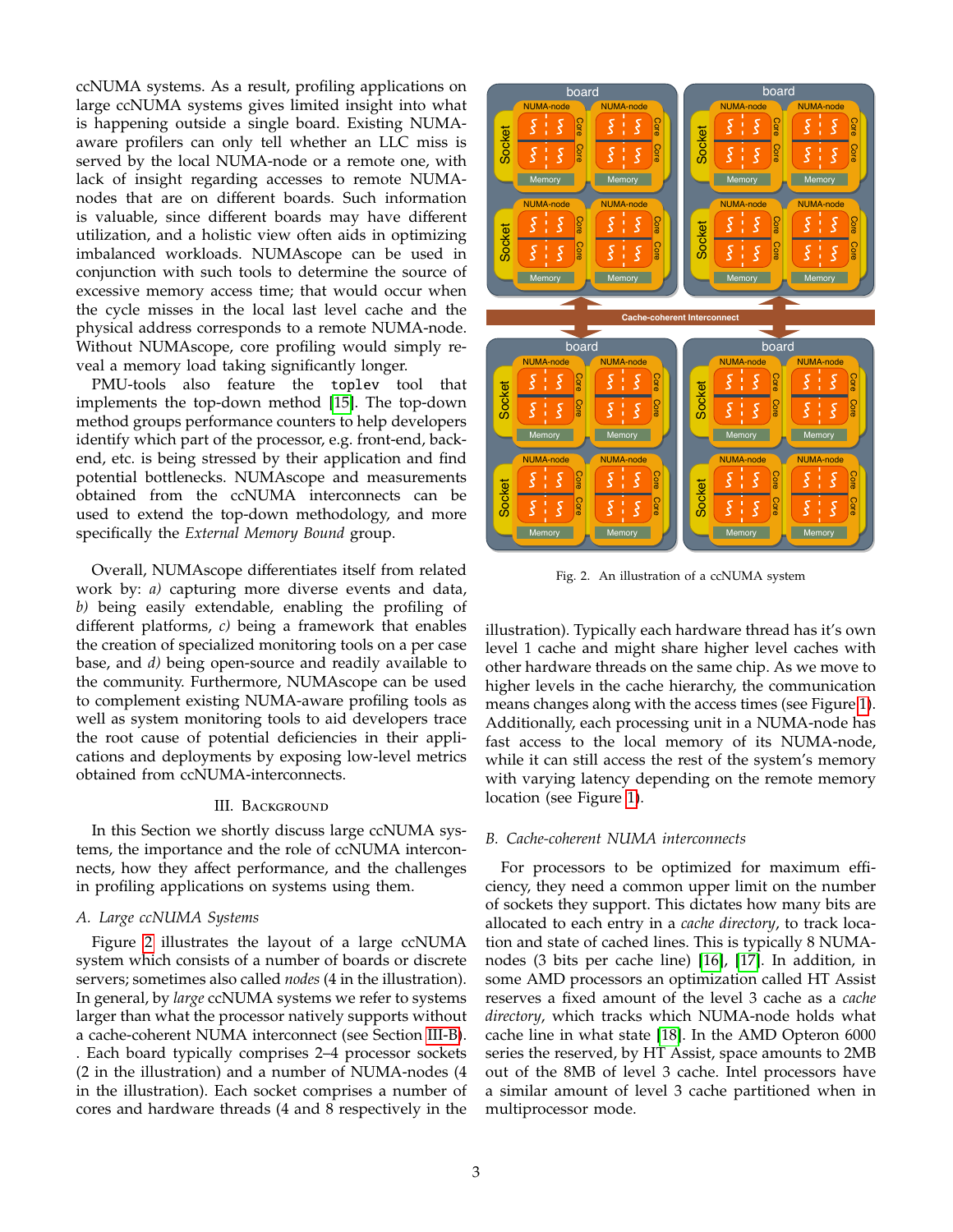When there is access to a cache line not tracked in the processor's cache directory, an eviction may have to occur to first invalidate a selected cache line to make space for a new entry. Since it is not known which cache holds state for the newly-tracked cache line, a *probe broadcast* must be sent to all NUMA-nodes. As the number of NUMA-nodes in a system increases, this broadcast incurs an increasing overhead, reducing application scaling [\[19\]](#page-10-4).

In large ccNUMA systems that span multiple boards, cache-coherent NUMA interconnects are used to deliver the guarantees of coherency across the whole system. ccNUMA interconnects overcome the above limitations by being optimized for a considerably larger working set. This is achieved by tracking many more cache lines and acting as a filter, able to respond to the processor with *directed* probe responses. This improves scalability, and allows interconnecting multiple smaller (e.g. 2–4 NUMA-node) topologies to offer more processing.

ccNUMA interconnects are typically integrated onto the motherboard, or off-board in a midplane that connects to the processor fabric. This results in higher access times, compared to intra-board access times, yet significantly lower than accessing storage. In addition to the cost of visiting a remote memory due to the longer distance and the slower links in the network, the number of cocurrent remote accesses that is supported by the interconnect can also constrain the performance of the system. If the outstanding remote accesses are less than the processor can generate, applications running on cc-NUMA systems may observe increased cache-coherency imposed overheads if not carefully tuned.

#### *C. On-chip counters*

On-chip counters are provided by chip designers to aid software developers to debug and optimize their applications. These counters offer measurements regarding the events occurring on different hardware modules, such as caches, branch predictors and hardware prefetchers. For instance, on-chip counters can measure the number of last-level cache misses which indicates the number of memory accesses that end up going off-chip and thus result in higher latency. Similarly, ccNUMA interconnects offer a variety of on-chip counters that count events specific to the interconnect, such as the number of outstanding remote accesses, the interconnect traffic, etc. This provides useful feedback to application developers that execute their application at larger scales than previously accessible, for example compared to a dual-socket development system. On-chip counters may also drive configuration changes in the OS, BIOS and/or firmware in the interconnect after the chip is finalized. Additionally, they provide crucial feedback to the interconnect developers on how on-chip resources should be allocated in future products.

#### *D. Challenges*

As discussed in Sections [III-A](#page-2-2) and [III-B,](#page-2-1) minimizing remote accesses is important for improving performance. Additionally, as discussed in Section [III-B](#page-2-1) it is also important to understand resource utilization in ccNUMA interconnects so as to understand if it presents a bottleneck to the workload and how this could be reduced.

The most common mechanism of accessing on-chip counters is to access registers, directly or indirectly mapped into the application's address space. Access cycles are generated against this mapping which decode to one of the interconnect chips. Since there are many interconnect chips within the same logical system, the physical address space must have space reserved for access to all chips. Since the cache-coherent interconnects in large ccNUMA systems are proprietary, there are no standard register layouts, data formats, or even list of counters. Any tool that implements such accesses is driven by underlying implementation and designspecific details. As such, it is up to each vendor to develop an interface, documentation, or write a specific tool to access these internal counters. Finally, it is worth noting that outside the processor cores, physical addresses are always used, preventing understanding where DRAM accesses relate to.

In summary the challenges in profiling applications on large ccNUMA systems are: *a)* getting access to all the on-chip counters, both from each board and the interconnects; *b)* interpreting and normalizing the samples per unit time and clock frequency; *c)* doing the above without imposing significant overhead; *d)* exposing a way of capturing the data; and *e)* allowing useful mining and interaction with the collected data, e.g. visually. Our work tackles these challenges and provides a framework that eases the creation of tools able to monitor large ccNUMA systems.

#### IV. NUMAscope

NUMAscope is a framework that enables the creation of tools that gather and visualize hardware events from different modules on large ccNUMA systems. To enable extensibility, NUMAscope has been designed in a modular way, decoupling operating modes, subsystems and capturing of hardware interfaces' metrics, though doesn't need any kernel support. Figure [3](#page-5-0) illustrates the software architecture at a high-level. As shown, NUMAscope comprises five modules.

The core module is called the *events module*, responsible for capturing hardware and software events through sampling. The rest of the modules are optional depending on the usage. In a typical session, users would first decide if they want to record the data for later analysis or not. If so, the record mode would be used. Inspired by the usefulness of the UNIX vmstat command, NUMAscope offers the stat mode which outputs the selected events to the terminal, allowing the users to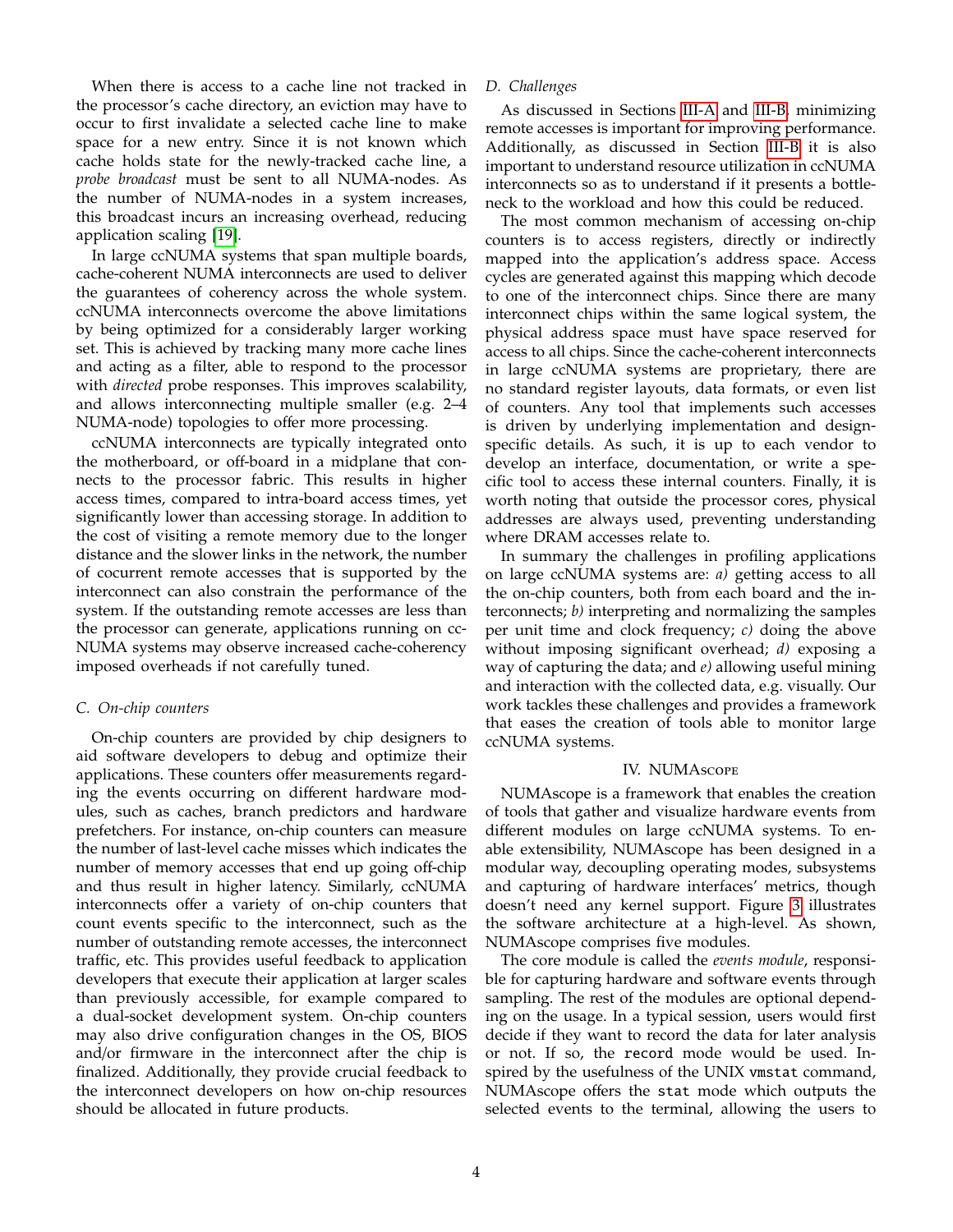readily observe selected metrics. Finally, the live mode can be used to start a web server to allow interactive graphing of the data in real-time. The *storage module* is responsible for storing the captured events when using the record mode. The *CLI renderer module* is responsible for formatting the captured events on the command line when using the stat mode. The *web server module* is responsible for interacting with the *HTML5 client* with data in real-time when using the live mode. Finally, the *HTML5 client* front-end is responsible for providing an interactive graphical interface to visualize in real time the data transmitted by the *webserver module*, or to visualize the data previously captured in record mode. In the rest of this section, we further discuss each of these modules in more detail.

#### <span id="page-4-1"></span>*A. Events module: High-rate event capture*

By design, in NUMAscope, event capture is a *hot path*, wherein all state has been setup to allow reading event counters. NUMAscope can be extended to support a variety of events, either from software or hardware. Out of the box, NUMAscope is capable of capturing kernel virtual-memory events, which are not exposed via standard UNIX tools, such as iostat, sar, vmstat and related, or Linux-specific ones such as perf. These events aid in the identification of additional overhead when the executing process needs to conduct work in the kernel to take some action; for example, when accessing a page not yet faulted in from a file, or reclaiming pages to satisfy an allocation. The kernel outputs the event counters in a structured way when reading /proc/vmstat. NUMAscope parses the structured text, using one *lseek* and one *read* systemcall, and stores names and values in a dynamic hashtable to allow for *O*(1) lookup. When running in live mode with one HTTP client, NUMAscope's memory footprint is about 14MiB of pages, 5MiB of which is shared libraries.

*1) Data Biasing and Interference:* To avoid interfering with applications, NUMAscope pins its threads to the first NUMA-node. NUMAscope uses a threadpool to handle asynchronous events. When running in live mode with one HTTP client, NUMAscope uses 20 threads irrespective of what events are enabled or modules used. To avoid data-races, mutexes are used to ensure one thread doesn't request access while another thread is changing state of the events. Additionally, to avoid affecting the counters relating to coherent accesses, all accesses performed by NUMAscope to remote interconnects for counter collection are only non-coherent register access; this therefore doesn't evict data in the cache hierarchy. The rate of non-coherent requests is therefore in the order of thousands per second. The volume of remote non-coherent accesses running can be quantified by examining the metric *packets with less than a full cache line sent*; that is because IO accesses to registers are always 32-bit. During benchmarking, NUMAscope

```
Listing 1. NUMAscope's interface for adding hardware support
type Sensor interface {
   // human -readable name of hardware
   Name () string
   // checks if hardware is present
   Present () bool
   // maximum sample value for percentages
   Rate () uint
   // number of hardware elements detected
   Sources () uint
   // supported events
   Events () [] Event
   // activated enabled events
   Enable(discrete bool)
   // gets names of enabled events
   Headings(mnemonic bool) [] string
   // returns samples
   Sample () [] int64
   // used to prevent hardware access races
   Lock()Unlock ()
```

```
}
```
records a rate of  $1.90 \times 10^5$  per second as compared to millions of cache-coherent cycles per second, therefore the bias is insignificant and approaching the noise threshold.

*2) The* Sensor *Interface:* Regarding accessing hardware counters provided by chip developers, NUMAscope relies on the Sensor interface listed in Listing [1](#page-4-0) to get access to them. Hardware counters may be platform specific, so there is no way to make NUMAscope able to access the counters of all potential hardware platforms without some form of extension. Since the design of NUMAscope is intentionally modular, adding support for new hardware counters is achieved by adding a new sub-module to NUMAscope's events module that implements the given interface for each target hardware platform.

Name() simply returns a human-readable description of the sensor, used in the user interface. Present() is used to check whether the Sensor is supported on the platform NUMAscope is running on. If present, it also gets set up, which typically involves the memorymapping of the corresponding hardware registers into the process address space. Rate() returns the maximum number of events per second, used to normalize counter rates to percentages. Sources() returns the number of hardware elements detected and set up by Present(). Events() returns an array of Events supported by the Sensor, for example cycles during the sampling window and number of cache lines of data moved. Enable() updates internal state to activate the events to be sampled. The boolean parameter passed to it indicates whether NUMAscope should sample events per-board or sum over all boards, to increase the brevity of the CLI renderer, or the amount of data transmitted over websockets. Headings() returns either short event mnemonics or full descriptions useful to the developer,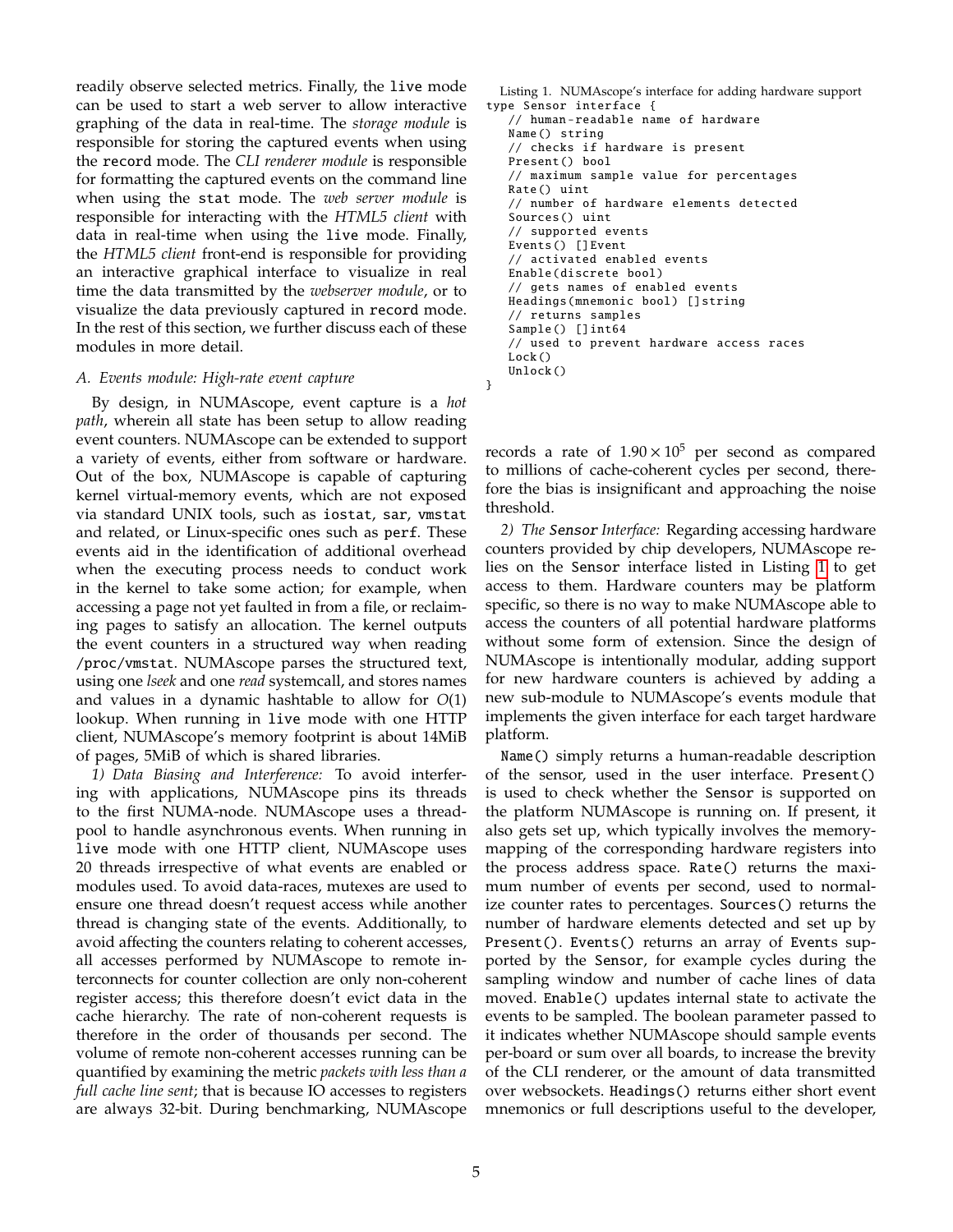

<span id="page-5-0"></span>Fig. 3. High-level architecture of NUMAscope

based on the value of the boolean parameter passed to it. Full descriptions aim to help developers in selecting which events to capture. Sample() reads out the enabled Sensor events, subtracting from the state held by the previous call to get a rate over time, and returns a slice of the enabled event rates. Signed 64-bit integers are used, since certain events can legitimately have a negative rate. For example kernel virtual memory *swapped-pages* count will increase with VM pressure, giving a positive rate, and decrease when swapped pages are read back in, giving a negative rate.

*3) Controlling NUMAscope Dynamically:* The events module, can also be programmatically controlled by writing commands into a UNIX FIFO at /run/numascope-ctl. This enables controlling NUMAscope with ease from both shell scripts and programs themselves for finer-grained profiling. The commands currently supported by NUMAscope are:

- 1) record <filename> closes any existing recording file and starts recording to given filename,
- 2) label <string> inserts a label onto the graph or textual output to mark a notable event for later analysis,
- 3) pause suspends recording events without suspending capturing,
- 4) resume continues recording events, and
- 5) interval  $\langle$ number>ms adjusts the sampling rate of sensors in milliseconds.

### *B. Storage module: Storing data for o*ffl*ine analysis*

.

Since data may be stored and used even years after gathering them [\[20\]](#page-10-5), using a simple and flexible but standards-compliant data storage format has very strong rationale. As such, both CSV and JSON serve the purpose well, since they are mature and well-supported by many frameworks and tools. Furthermore, both formats

are not dependent on additional information such as a schema as may be expected with XML. JSON has three major advantages over CSV though. Firstly, it can encode structured data, which may be advantageous if the framework is expanded in the future. Secondly, it is native to JavaScript, so has highly optimized support without requiring external JavaScript libraries. Finally, this allows it to be consumed directly by graphing frameworks. In order to avoid making disk IO a bottleneck, the storage module writes samples in a buffer which is periodically flushed to disk by the OS; on Linux, this is every 30 seconds. Sampling at 10Hz, 28KiB of JSON test are stored per second.

Due to the modular approach taken, additional storage modules may be developed to send the data to other storage mechanisms or databases, such as InfluxDB, TimescaleDB, or Apache Cassandra.

#### *C. CLI renderer: Command-line data presentation*

The stat mode of NUMAscope outputs the selected events to the terminal, allowing the users to readily observe selected metrics, or pipe the output and process it on-the-fly. The CLI also enables easy monitoring of remote systems without any external dependencies. Listing [2](#page-6-0) shows a snapshot of NUMAscope's CLI in action. In this snapshot, we see three interconnect events being monitored; n2DirPrbRecv, n2CachelinesSent, and n2CacheRolloutRmpe. Each line prints the values obtained by a single sample. Over time new lines are printed with the latest samples. In this example, we observe how many *cacheline probes* (snoops) and cache lines are sent over the interconnect per second, and how many level-4 (internal to the interconnect) cache line evictions or *rollouts* occurred per second; this it useful to see how much remote activity the workload is generating to understand how the *working set* interacts with the level-4 cache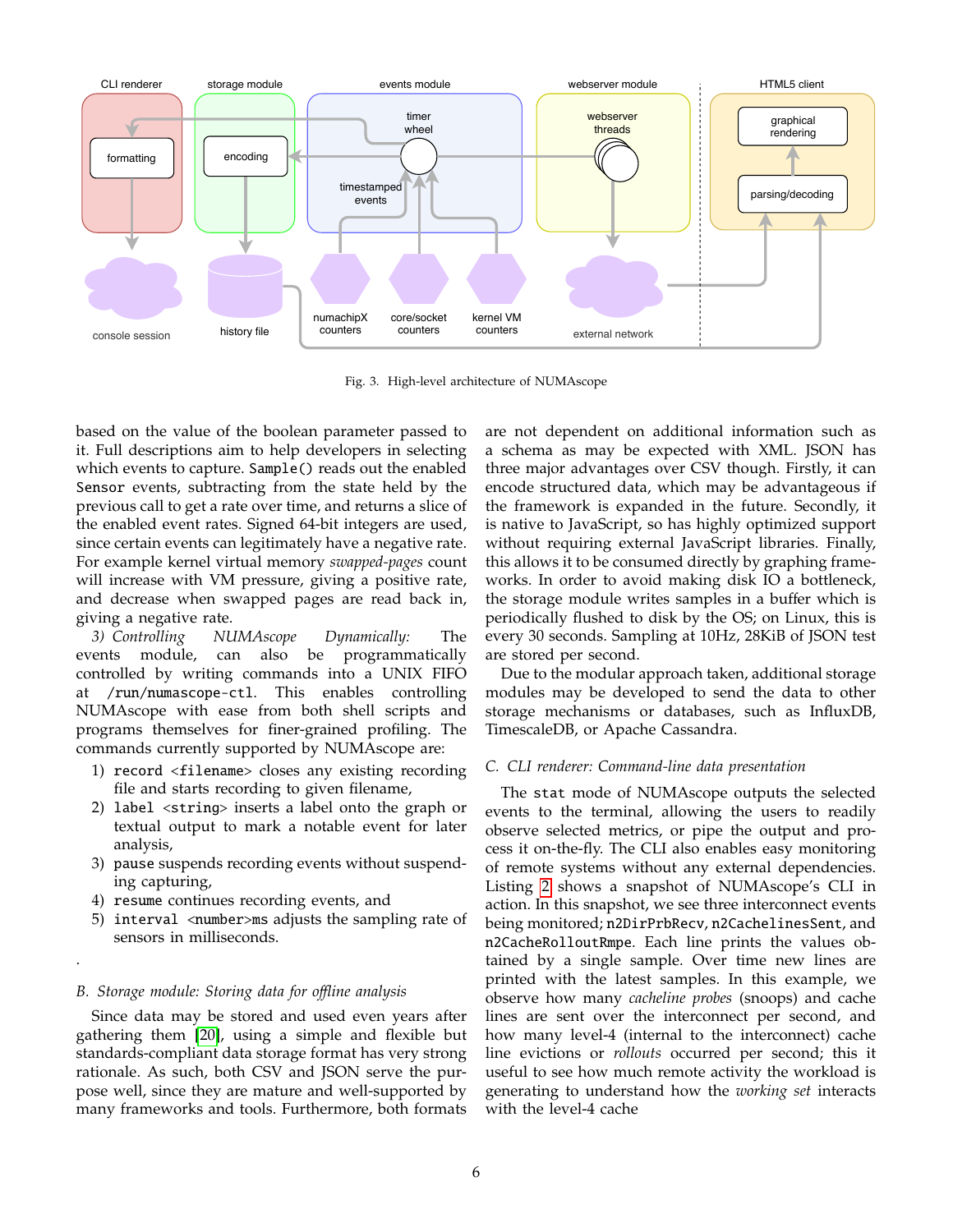<span id="page-6-0"></span>

| Listing 2. Snapshot of NUMAscope's CLI |        |                                                  |          |  |
|----------------------------------------|--------|--------------------------------------------------|----------|--|
| \$ numascope stat                      |        |                                                  |          |  |
|                                        |        | n2DirPrbRecv n2CachelinesSent n2CacheRolloutRmpe |          |  |
| 41                                     | 7357   | 6689                                             |          |  |
| 103                                    | 21357  | 19092                                            |          |  |
| 11560                                  | 115101 | 78575                                            |          |  |
| 258872                                 | 944292 | 72099                                            |          |  |
| 387750                                 | 598625 | 6843                                             | $\ldots$ |  |
| 375612                                 | 583840 | 8220                                             | $\cdots$ |  |
|                                        |        |                                                  |          |  |

## *D. web server module: Live data streaming for interactive graphing*

NUMAscope provides a standalone graphical interface, directly served via the built-in HTTP web server to allow immediate live updates to be observed. Additionally to HTTP webserving, data is exposed to clients via websockets, on top of which runs a simple yet custom protocol. This way, two-way interaction between clients and the web server is possible, overcoming the one way limitation with HTTP. One example where this is useful, is given multiple live sessions capturing data from NUMAscope, to control options that are global to all clients. This is chiefly the rate at which NUMAscope latches the on-chip counters and reads them out. Since these can't be interpolated, all clients must use the same sample interval. Websockets allow the client to send data back to the web server, which in turn informs all clients of a configuration change. Since events can be captured at a higher rate than the network round-trip would easily accommodate when in live mode, events are batched and sent down all client websockets at 400 millisecond intervals; this is a good trade-off of network and processing overhead, particularly as the client which needs to re-render graph traces frequently.

### *E. HTML5 client: Interactive graphing of data*

For the interactive visualization of the measurements, NUMAscope offers a graphical user interface (GUI) realized through web technologies. Given the ubiquity of web technologies, how standardized and optimized they are today, developing a native client application would present comparatively an intractable engineering and support burden. Since the *rate* of events is graphed, the *cycles* counter is used to measure the time period that sampling was running; the values are divided by the time period to get an accurate rate over the unit of time. This data is transferred either via websocket or JSON file, and optionally reducd over all the boards to conserve bandwidth or space. Finally, it is passed to the graphing framework, which renders the graph traces.

Figure [4](#page-7-0) shows a screenshot from NUMAscope's GUI in action. At the top of the interface there is a panel with controls allowing the user to adjust the visualization of the data. The user may control the recording of the data, the sampling rate, and the visualization itself. Additionally, there is a load button for loading data from

TABLE I Hardware and Software Configuration

<span id="page-6-1"></span>

| <b>CPU<sub>s</sub></b><br>NUMA-nodes | 18 (3 per board) AMD Opteron 6328<br>36 (6×6 per board) |  |
|--------------------------------------|---------------------------------------------------------|--|
| Memory                               | 2304GiB (384GiB×6 per board)                            |  |
| <b>Boards</b>                        | 6                                                       |  |
| CC-interconnect                      | NumaConnect2                                            |  |
| OS                                   | CentOS 7.6                                              |  |
| Linux Kernel                         | 4.14.146-NUMASCALE [21]                                 |  |
| GCC.                                 | 4.8.5 (w/ and w/o patch)                                |  |

a file instead of the web server. Directly below the control pane, there is an interactive plot visualizing the gathered events in a time-series. The typical representation of such time-series data is by using one or more line graphs. The interactive plot allows the user to select which events to be visualized, to focus on a specific time window, and even see the exact value of an event by hovering over the corresponding line on the plot. Finally, the user can toggle the visibility of traces in the graph by clicking them in the legend.

#### V. Evaluation

To evaluate NUMAscope, we deploy it on a 6-board, 18-socket AMD Opteron system with 6 ccNUMA interconnects and use the *Embarrassingly Parallel* (EP) benchmark from the NASA Parallel Benchmark (NPB) suite [\[2\]](#page-9-1) to:

- 1) Demonstrate how NUMAscope helped us find a performance deficiency in GNU C compiler's (GCC) OpenMP implementation.
- 2) Assess the overhead imposed by NUMAscope.

Each board on the system comprises three AMD Opteron 6328 processors, each featuring 8 cores. The NUMA topology is shown in Figure [5a.](#page-7-1) The boards are connected using Numascale's NumaConnect2 cachecoherent interconnect, in a point-to-point configuration for single-hop latency, as shown in Figure [5b.](#page-7-2) The links between the NUMA-nodes in the processors supports 6.4GT/s (Giga Transfers) peak throughput; the links between the processors and interconnect supports 3.2GT/s. Table [I](#page-6-1) summarizes the hardware and software configuration of the evaluation platform.

In our benchmarking, we use *thread pinning* to minimize non-determinism so results are stable and repeatable, and to prevent the kernel scheduler from waking threads up in different areas of the cache hierarchy. Part of the reason the latter occurs, is from the increased clock jitter due to different boards in the larger ccNUMA system that are driven by different on-board clocks. One strategy to partially mitigate this is to boot Linux with the relax\_domain parameter set to 3 [\[22\]](#page-10-7); this restricts the kernel's process scheduler to limit the search for an unused core to a particular level in the hierarchy (a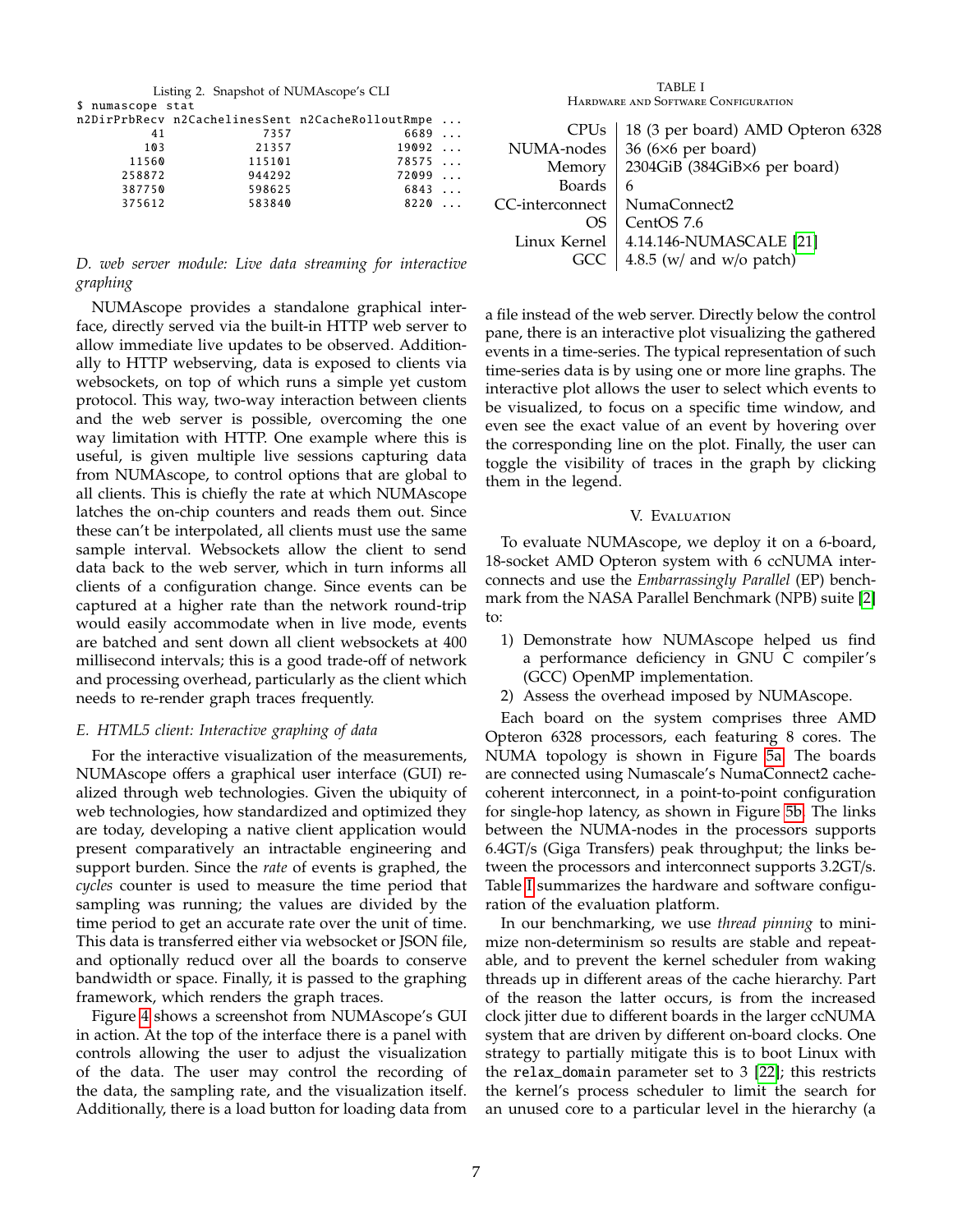

<span id="page-7-0"></span>Fig. 4. Screenshot of NUMAscope's GUI

<span id="page-7-1"></span>

super-set of the NUMA hierarchy). To pin the application threads linearly to the core numbers with OpenMP, the environment variable OMP\_PIN\_THREADS is set to TRUE. Since the evaluation is performed on a dedicated system, in conjunction with thread pinning, the only measurement noise comes from OS housekeeping activities.

#### *A. Numascale NumaConnect2 support*

The Numascale NumaConnect2 ccNUMA interconnect allows interconnecting multiple AMD Opteron 6300 processor boards, providing a level-4 cache and full directory to reduce global traffic. It allows point-topoint, 3D torus or arbitrary fabric topology which it load-balances over, using open-source firmware [\[23\]](#page-10-8). NumaConnect2 lists all the types of cycles entering and leaving the card, and has counters at most interfaces between functional blocks to accrue how many clock

cycles were consumed by waiting. This includes cache line probes, cache line transfers, IO transfers, as well as level-4 cache hits, misses, evictions and time spent waiting for resources internally in the interconnect. To expose to NUMAscope the hardware events gathered by NumaConnect2 we implement the Sensor interface described in Section [IV-A](#page-4-1) as a new submodule.

<span id="page-7-2"></span>The NumaConnect2 counters profiled by NUMAscope fall into two categories. Firstly, *extrinsic events*, which include the types of traffic going into the NumaConnect2 from both the processor and interconnect fabric sides. Understanding this traffic may reveal if an application is exploiting or thrashing the cache hierarchy, which is useful in algorithm design and application tuning. Workloads thrashing the cache hierarchy would result in considerably more access over the interconnect, for example random access to a working set somewhat larger than the caches. Applications exploiting the cache hierarchy would generate considerably less activity on the interconnect either by accessing a working set that fits in the caches, or by accessing local data. Secondly, the *intrinsic events* which includes internal resource usage, or counting cycles for which a request is stalled waiting for resources. This helps understand if and when bottlenecks occur in the interconnect.

#### *B. Workloads and metrics*

The NASA Parallel Benchmarks [\[2\]](#page-9-1) present a range of numerical problems with varying characteristics. Additionally, varying problem sizes can be configured and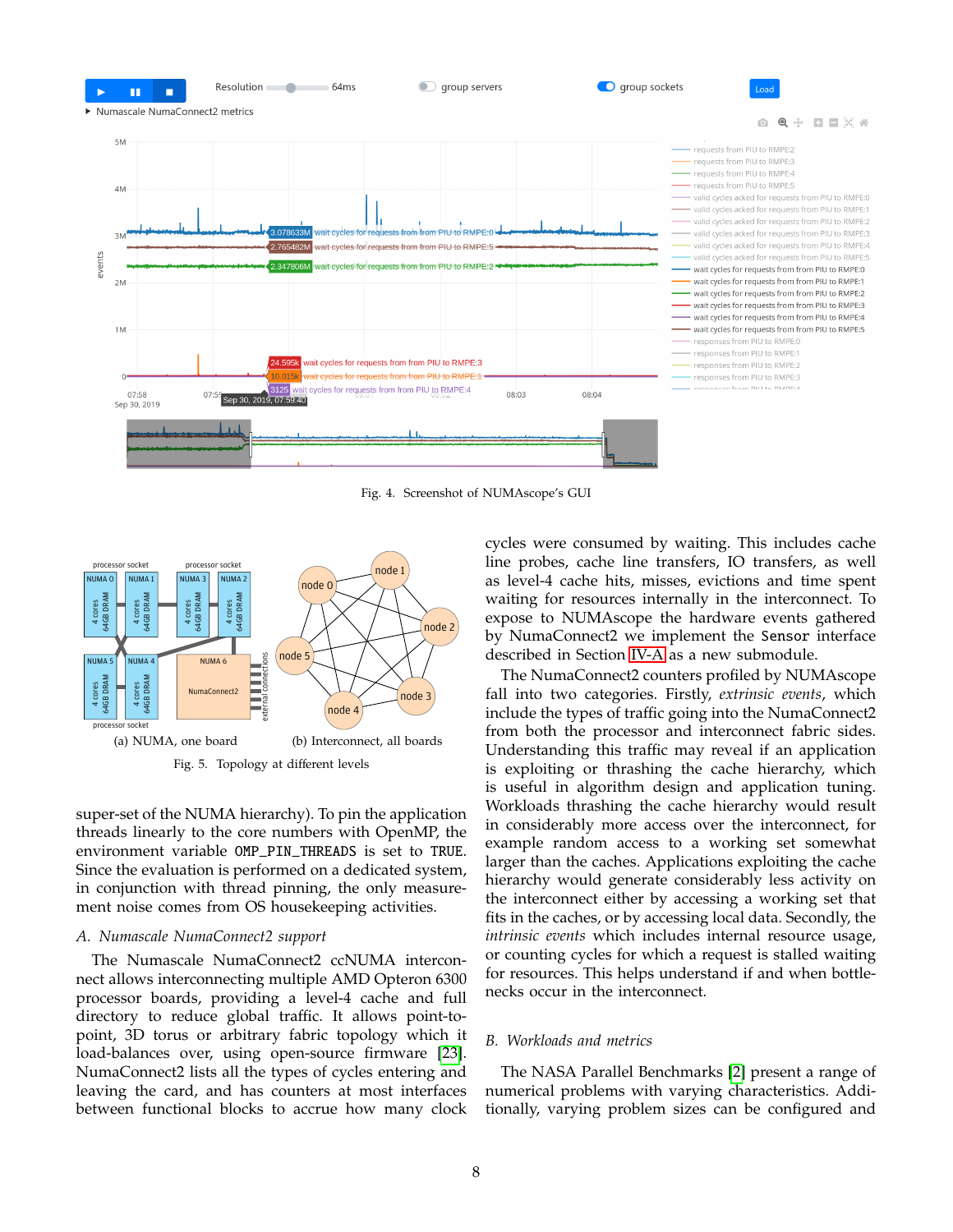the number of threads of execution can be arbitrarily specified, so as to make full use of resources.

Using the NPB EP benchmark allows us a means to validate NUMAscope. The EP class D benchmark generates  $2 \times 10^{36}$  pairs of pseudorandom numbers with a Gaussian distribution in a 1.1GiB distributed memory array. In this paper, we analyze the amount of time the interconnect is waiting for internal resources.

From a whole-system perspective, it would be intuitive to measure the number of remote outstanding transactions at the interconnect. Since this is limited in hardware to 16, we can not get insight into the end-toend queuing occurring from the processor cores to the remote DRAM. Instead, a linear measure of queuing is "wait cycles for requests from SIU to RMPE"; this measures the number of clock cycles spent for cache-coherent requests traveling from the NumaConnect2 *Scalable Coherent Interface* (SCI) *Interface Unit* to the *Remote Memory Processing Engine*; this shows exactly how long memory access was stalled because the interconnect was busy.

#### *C. GCC's OpenMP implementation deficiency*

During execution of the NASA Parallel benchmarks, we observed using NUMAscope, that the benchmarks were causing an unexpectedly high number of cycles waiting for resources in the interconnect, even with the NPB *Embarrassingly Parallel* (EP) benchmark. As implied by its name, the EP benchmark has no *data dependencies* among parallel threads, so minimal communication is expected to take place, and memory accesses should be mostly local or cached. Figure [6a](#page-9-11) plots, on the yaxis, the number of cache-lines transferred over the interconnects (blue line), along with the percentage of the "wait cycles for requests from SIU to RMPE" over the theoretical maximum of the system (brown line); the x-axis is time in seconds. Given the 200MHz core clock speed of NumaConnect2 the maximum number of "wait cycles for requests from SIU to RMPE" that can be observed is  $0.2 \times 10^9$  per interconnect. To calculate the plotted percentage we use the following equation:

$$
100 \times \sum_{n=1}^{\text{flinterconnects}} \frac{\text{wait\_cycles}_n}{0.2e9} \tag{1}
$$

where wait\_cycles*<sup>n</sup>* is the "wait cycles for requests from SIU to RMPE" measurement obtained from interconnect *n*. As shown in Figure [6a,](#page-9-11) there is a constant rate of about 99% (out of the maximum 600%) of the total number of clock cycles spent waiting for resources across all six boards. This observation suggests that one of the six interconnects is acting as the bottleneck, at constant saturation.

Disabling the grouping of the boards in the user interface, we reveal the wait cycles per board, as shown in Figure [7.](#page-9-12) In a well-balanced workload like EP, we would expect similar values for each board. However, from Figure [7,](#page-9-12) it can be seen that the wait cycles are almost all from the second board. The second board sees about 97% time spend in wait cycles, while the first board sees about 2.5%, with the other boards experiencing negligible contribution. This illustrates a *highly imbalanced* access pattern, perhaps one that would fit with a software placement bug. This ultimately led to the discovery that GNU C compiler's OpenMP thread pinning was working, but was touching each thread's stack in the parent thread. This resulted in stack pages being page-faulted on the parent-thread's NUMA-node. Since the stack is intensively used, this generates considerable cross-interconnect traffic. To mitigate this a workaround was prepared to identify the correct NUMA-node and pin the stack explicitly [\[24\]](#page-10-9).

Recompiling EP with the patched GCC and rerunning the benchmark, run-time dropped from 634.4s to 112.1s; a factor of 5.7× speedup. Correspondingly, the interconnect traffic dropped from a total of 17.8GiB to 1.14GiB; a factor of 15.6× less interconnect traffic. Figure [6b](#page-9-13) shows the corresponding plot. We see that in the patched run, number of cache-line transfers reaches  $6 \times 10^6$  per second during initialization and when the parallel work starts they drop to  $3.80 \times 10^5$  steady-state. Correspondingly, the wait time drops to about 2%.

#### *D. Tool overhead*

To determine the overhead of NUMAscope, we execute the NPB EP class D benchmark without using NUMAscope, and again using NUMAscope in record mode. We demonstrate the overhead in record mode since this is the only mode expected to be used for long periods of time, e.g. in production. Figure [8](#page-9-14) plots the slowdown of the benchmark as we increase the sampling interval from 1ms to 1s. We observe that the maximum overhead on average is about 5% with a sample interval of 1ms (1KHz), while the minimum is 0.27% with a sample interval of 1s (1Hz). In typical use scenarios, for short period, a sample interval of 100ms gives sufficient resolution for helping to understand application and interconnect behavior, and gives low overhead due to the noise mitigation steps detailed previously, and the access to remote NumaConnect adapters being with non-coherent cycles, therefore *cache oblivious*. Note that the sampling interval can be dynamically changed the /run/numascope-ctl UNIX FIFO. That said NUMAscope can be initially configured to sample at a 100ms interval and if something alerting is observed the sampling interval can be further increased to investigate.

#### VI. CONCLUSIONS

NUMAscope is an open-source [\[25\]](#page-10-10) framework that enables the creation of tools that allow the monitoring of large ccNUMA systems. NUMAscope is designed to be modular and hardware agnostic, to support a number of ccNUMA interconnects in the market. By implementing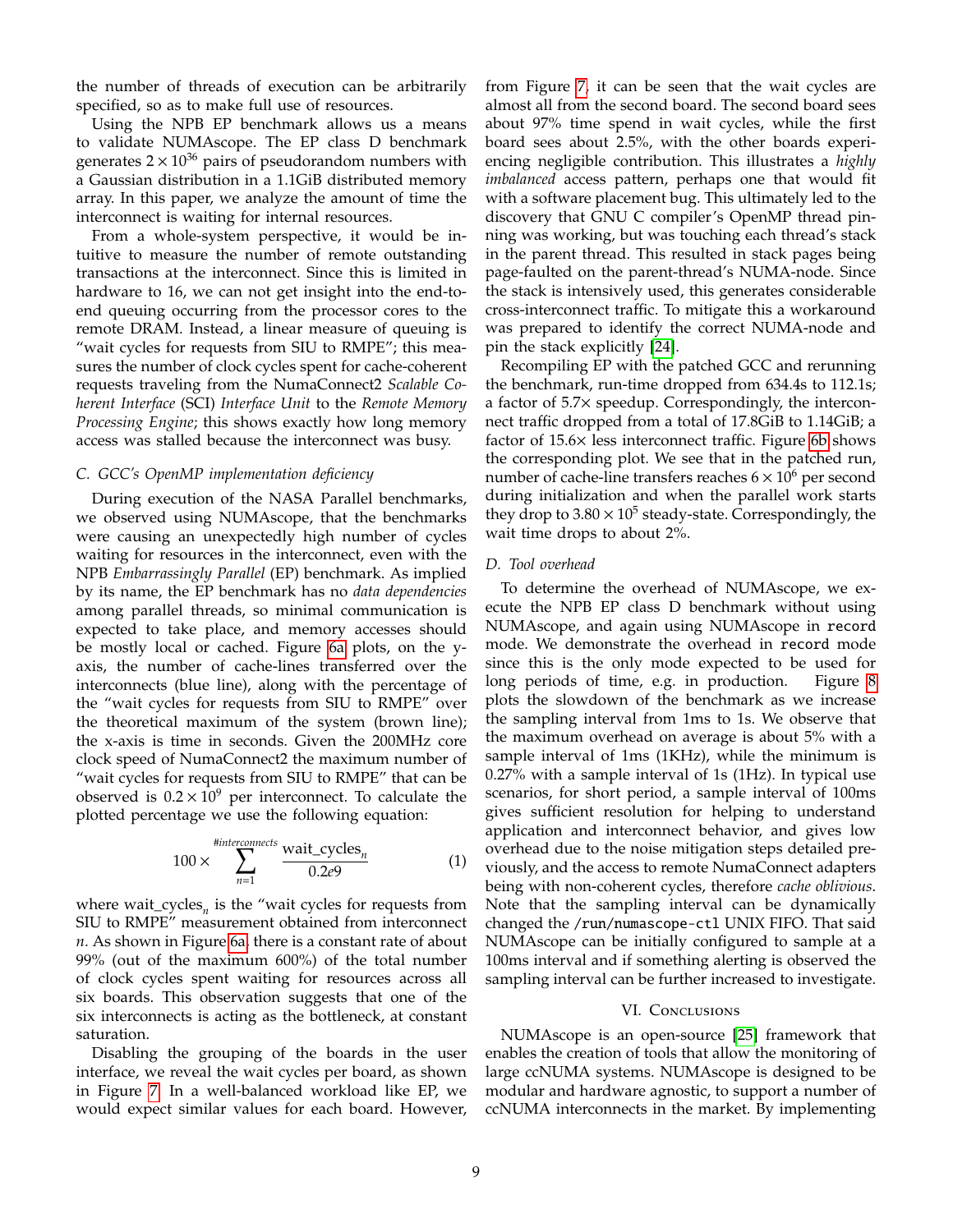<span id="page-9-11"></span>





<span id="page-9-12"></span>Fig. 7. NPB EP class D pinned OpenMP wait cycles per board



<span id="page-9-14"></span>Fig. 8. NUMAscope overhead with various sampling rates

a simple interface, vendors can add support for newer interconnets and expose measurements from hardware counters. NUMAscope can then capture various events, from kernel events, to hardware events and visualize them in an interactive GUI. As demonstrated in this work, tools based on NUMAscope can help developers understand their applications' bottlenecks and fix them. NUMAscope's overhead is shown to be negligible when used with a high sampling interval (1s), and it can go up to about 5% for a sampling interval of 1ms. That makes NUMAscope-based tools production-ready.

#### **REFERENCES**

- <span id="page-9-13"></span><span id="page-9-0"></span>[1] D. Hackenberg, D. Molka, and W. E. Nagel, "Comparing cache architectures and coherency protocols on x86-64 multicore smp systems," in *2009 42nd Annual IEEE*/*ACM International Symposium on Microarchitecture (MICRO)*. IEEE, 2009, pp. 413–422.
- <span id="page-9-1"></span>[2] D. Bailey, T. Harris, W. Saphir, R. Van Der Wijngaart, A. Woo, and M. Yarrow, "The nas parallel benchmarks 2.0," Technical Report NAS-95-020, NASA Ames Research Center, Tech. Rep., 1995.
- <span id="page-9-2"></span>[3] "Perf tools." [Online]. Available: https://[github.com](https://github.com/torvalds/linux/tree/master/tools/perf)/torvalds/ linux/tree/[master](https://github.com/torvalds/linux/tree/master/tools/perf)/tools/perf
- [4] D. Terpstra, H. Jagode, H. You, and J. Dongarra, "Collecting performance data with papi-c," in *Tools for High Performance Computing 2009*, M. S. Müller, M. M. Resch, A. Schulz, and W. E. Nagel, Eds. Berlin, Heidelberg: Springer Berlin Heidelberg, 2010, pp. 157–173.
- <span id="page-9-3"></span>[5] "Likwid." [Online]. Available: https://github.com/[RRZE-HPC](https://github.com/RRZE-HPC/likwid)/ [likwid](https://github.com/RRZE-HPC/likwid)
- <span id="page-9-4"></span>[6] C. McCurdy and J. Vetter, "Memphis: Finding and fixing numarelated performance problems on multi-core platforms," in *2010 IEEE International Symposium on Performance Analysis of Systems Software (ISPASS)*, March 2010, pp. 87–96.
- <span id="page-9-5"></span>[7] A. Kleen, "Pmu tools." [Online]. Available: https://[github.com](https://github.com/andikleen/pmu-tools)/ andikleen/[pmu-tools](https://github.com/andikleen/pmu-tools)
- <span id="page-9-6"></span>[8] U. Prestor and A. L. Davis, "An application-centric ccnuma memory profiler," in *Proceedings of the Fourth Annual IEEE International Workshop on Workload Characterization. WWC-4 (Cat. No.01EX538)*, Dec 2001, pp. 101–110.
- <span id="page-9-7"></span>[9] J. S. Gibson, "Memory profiling on shared-memory multiprocessors," Ph.D. dissertation, Stanford University, 2002.
- <span id="page-9-8"></span>[10] K. Fatema, V. C. Emeakaroha, P. D. Healy, J. P. Morrison, and T. Lynn, "A survey of cloud monitoring tools: Taxonomy, capabilities and objectives," *Journal of Parallel and Distributed Computing*, vol. 74, no. 10, pp. 2918–2933, 2014.
- <span id="page-9-9"></span>[11] X. Liu and J. Mellor-Crummey, "A tool to analyze the performance of multithreaded programs on numa architectures," in *Proceedings of the 19th ACM SIGPLAN Symposium on Principles and Practice of Parallel Programming*, ser. PPoPP '14. New York, NY, USA: ACM, 2014, pp. 259–272. [Online]. Available: http://doi.acm.org/10.1145/[2555243.2555271](http://doi.acm.org/10.1145/2555243.2555271)
- [12] R. Lachaize, B. Lepers, and V. Quema, "Memprof: A memory profiler for NUMA multicore systems," in *Presented as part of the 2012 USENIX Annual Technical Conference (USENIX ATC 12)*. Boston, MA: USENIX, 2012, pp. 53– 64. [Online]. Available: https://[www.usenix.org](https://www.usenix.org/conference/atc12/technical-sessions/presentation/lachaize)/conference/atc12/ [technical-sessions](https://www.usenix.org/conference/atc12/technical-sessions/presentation/lachaize)/presentation/lachaize
- [13] M. Selva, L. Morel, and K. Marquet, "numap: A portable library for low-level memory profiling," in *2016 International Conference on Embedded Computer Systems: Architectures, Modeling and Simulation (SAMOS)*, July 2016, pp. 55–62.
- <span id="page-9-10"></span>[14] X. Liu and B. Wu, "Scaanalyzer: A tool to identify memory scalability bottlenecks in parallel programs," in *Proceedings of the International Conference for High Performance Computing, Networking, Storage and Analysis*, ser. SC '15. New York, NY, USA: Association for Computing Machinery, 2015. [Online]. Available: https://doi.org/10.1145/[2807591.2807648](https://doi.org/10.1145/2807591.2807648)